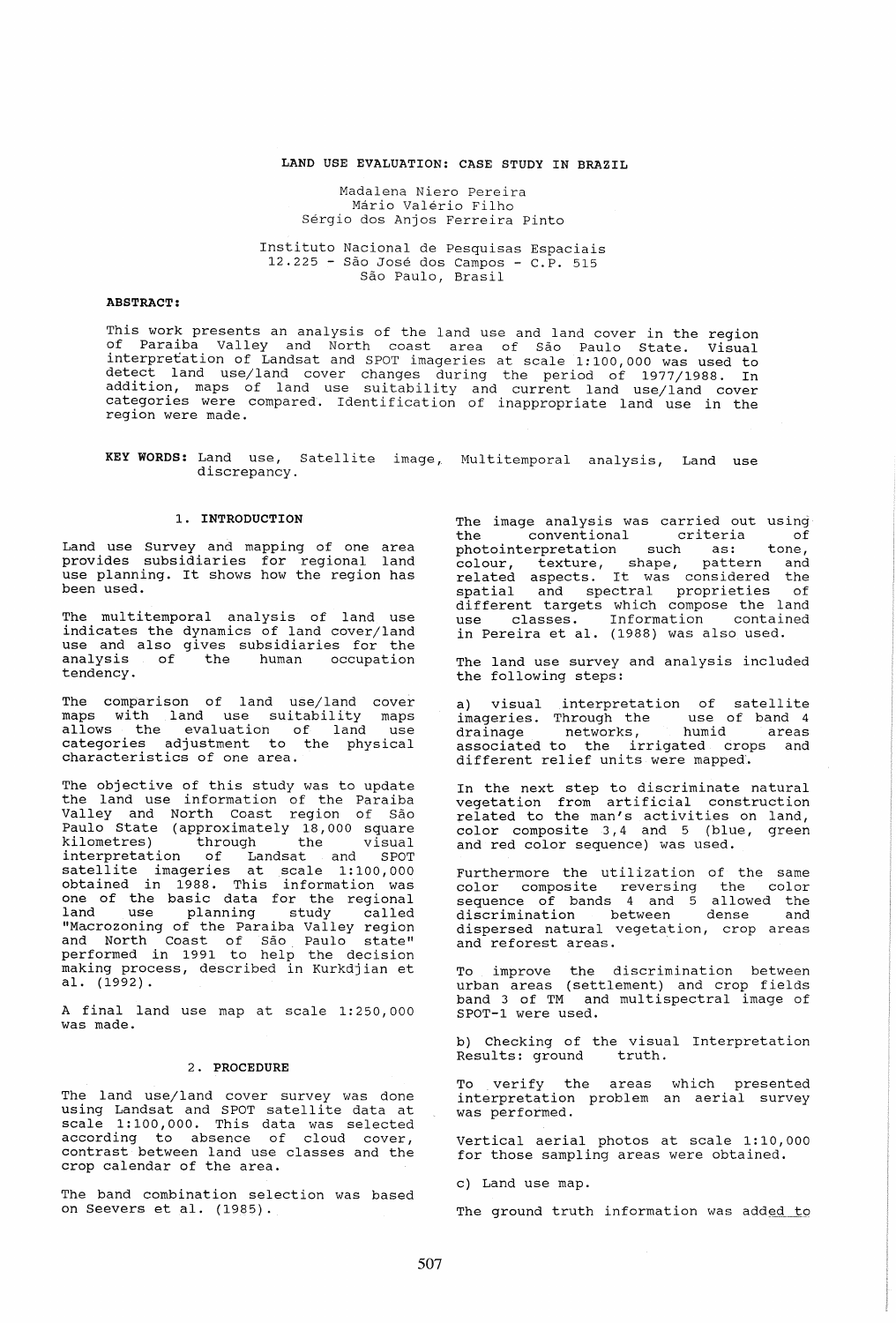the results of imageries interpretation and a final land use map<br>was obtained. The land use map was<br>reduced to scale 1:250,000. visual map was

d) Determination of occupied area (km<sup>2</sup>)<br>by different land use categories. by different land

The determination of the land use area was achieved using a grid  $(4mm \times 4mm)$ corresponding one square kilometre in the field. The occupied area was obtained by counting numbers of intercepting points belonging each analysed class.

e) Multitemporal analysis of the data.

The multitemporal analysis was performed through the comparation between the land use/land cover map obtained using orbital remote sensing data (1988) with the land use chart (1977) obtained from visual interpretation of aerial photos.

The changes of The changes of land use categories were<br>evaluated by. comparative analysis of these two maps.

f) Comparation between land use map and land use suitability

The comparison between the two maps allowed the detection of areas which presents inappropriate land use according to their suitability.

#### 3. RESULTS

Figure 1 shows satellite interpretation. the results of the imageries visual





From the analysis of that figure it is possible to verify that the category possibile to verify that the eattyory 49% occurrence. By adding the improved pasture category to that class it is observed that this activity takes up more than half of the analysed area (54%).

The second class in occupied area is forest/regrowth (approximately 29%). This class occurs predominantely in very steep areas related to the undulated relief. .

Having a smaller percentage of occurrence the following classes are observed: reforest (6%), improved pasture (5%), shrubland (4%) , annual and perennial crops/horticulture (2%), urban area (2%) and altitude grassland.

Figure 2 shows the frequency of occurence (%) of land use categories during the years 1977 and 1988 gnd the land use changes for that period.

comparison between the two dates shows that rangeland was the dominant land use class for the two periods' analysed. In relation to the land use with less<br>occurence it was observed a difference between the two dates. For the year 1977 the urban area and altitude grassland<br>categories presented less occurrence categories presented less occurrence<br>(1%); in 1988 only the altitude grassland category had (1%). The urban area at that time had an expressive growth rate. This growth. took place mainly in the area of growth cook place mainly in the area of Paraiba river floodplain' and along the coast.

The annual and perennial crops/horticul ture category decreased in area from 3% to 2%. This retraction ocurred mainly in the Paraiba river floodplain. This land 'use category turned into improved pasture, rangeland and urban areas. In many cases there was misuse of the area which presents alluvial soil and flat which presents<br>alluvial soil and flat relief suitable for agricultural practices.

The reforest category had an increase of 50% from 1977 to 1988 mainly with eucaliptus species (occuping 6% of the area). This category replaced rangeland

In relation to the<sup>11</sup> category forest/regrowth, the comparative analysis between the two dates show that this category decreased (from: 32% to 29%). This fact occured mainly in the eastern part of the area.

The decrease of this category is serious environmental problem considering that this area is sUffuring from a great devastation and same of it is preservation area as well.

The altitude grassland category remained the same in the two years analysed;

Table 1 shows the discrepancy between the current land use categories and the suitability land use categories.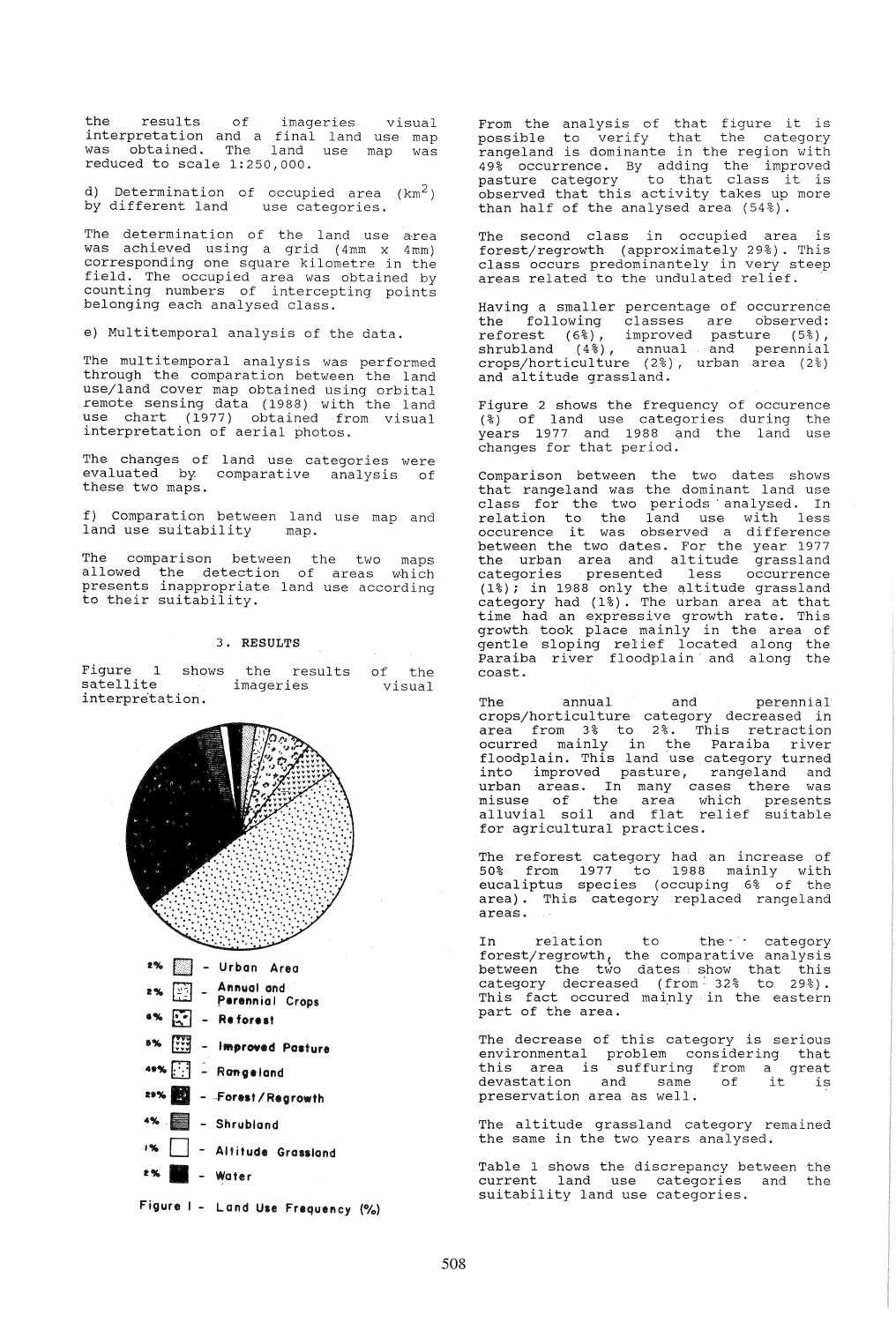

Figure 2 - land Use Change (1977 - 1988)

TABLE 1 - EVALUATION OF THE DISCREPANCY BETWEEN LAND USE CATEGORIES AND LAND USE SUITABILITY CATEGORIES

| Groups of land            | Area $(km2)$ |                      | Land use discrepancy (%) |                     |       |       |                     |
|---------------------------|--------------|----------------------|--------------------------|---------------------|-------|-------|---------------------|
| use suitability           |              | Discrepancy<br>( % ) | Reforest                 | Improved<br>Pasture | Crops |       | Shrubland Rangeland |
| Crops                     | 2,079,95     | 54,00                | 15,00                    | 11,00               |       |       | 74,00               |
| Improved<br>pasture       | 6,881.53     | 55,00                | 9,00                     |                     | 2,00  |       | 89,00               |
| Rangeland and<br>reforest | 6,209.59     | 3,00                 |                          | 97,00               | 3,00  |       |                     |
| Unsuitable land           | 2,939.58     | 3,00                 | 10,00                    | 13,00               | 0.60  | 76,40 |                     |
| Total                     | 18,110.65    | 29,00                | 10,00                    | 6,00                | 2,00  | 1,00  | 81,00               |

Analysing Table 1 it was verified that 29% of the study area is inadequately by or the beady died is inducquately<br>occupied. The pasture category is responsable for 81% of that discrepancy followed by the reforest category.

Among the suitable areas for annual and Among the suitable areas for annual and<br>perennial crops it was verified that 74% was misuse by natural pasture. This and mission of macaral pabearc. This<br>situation leads to a decrease in agricultural production and agricultural production and<br>soil degradation risks. These changes have become more serious specially considering that the region presents low percentage of suitable agricultural area.

Approximately 55% of the suitable area for improved pasture is not properly IST Improved pabeare is not property associated with the rangeland category (89%). This aspect causes a low cattle (000). This aspect causes a fow cattle<br>breeding profit considering the area great potencial for this activity.

The areas suitable for rangeland and reforest misuse represent 3% of the study area. In a regional context these areas arta: in a regional concent enese areas declivity. These areas are occupied by accritic, these areas are occupied by degradation risks.

The unsuitable land category has areas

which have been suffering from anthropogenic interference. About 76% of those areas is now occupied by regrowth category: 13% by improved pasture and 10% by reforest.

The comparison between the analysed data shows that the study area is potentially subject to environmental disruption due to poor use of the natural resources.

# 4. REFERENCES

Kurkdjian, M.L.N.O.; Valério Filho, M.; veneziani, P.; Pereira, M.N.; Florenzano, T.G.; Anjos, C.E.; Ohara, T.; Donzeli, P.L.; Abdon, M.M.; Sausen, T.M.; Pinto, S.A.F.; Bertoldo, M.A.; Blanco, J.G.; Czorda, S.M. Macrozoneamento da Regiao do Vale do Paraiba e Litoral Norte do Estado de São Paulo. São José dos Campos, INPE, 1992. 176 p. (INPE-5381-PRP/165).

Pereira, M.N.; NOVO, E.M.L.M.; Kurkdjian, M.L.O.N.; D'Alge, J.C.L.; Florenzano, T.G. "Atualizayao do uso da Terra do Municipio de Sao Jose dos Campos atraves de dados de Sensoriamento Remoto". São Jose dos Campos, INPE, maryo 1988. (INPE 4479-RPE/562) .

Seevers, P.M.: Johnston, D.C.; Feuquay,